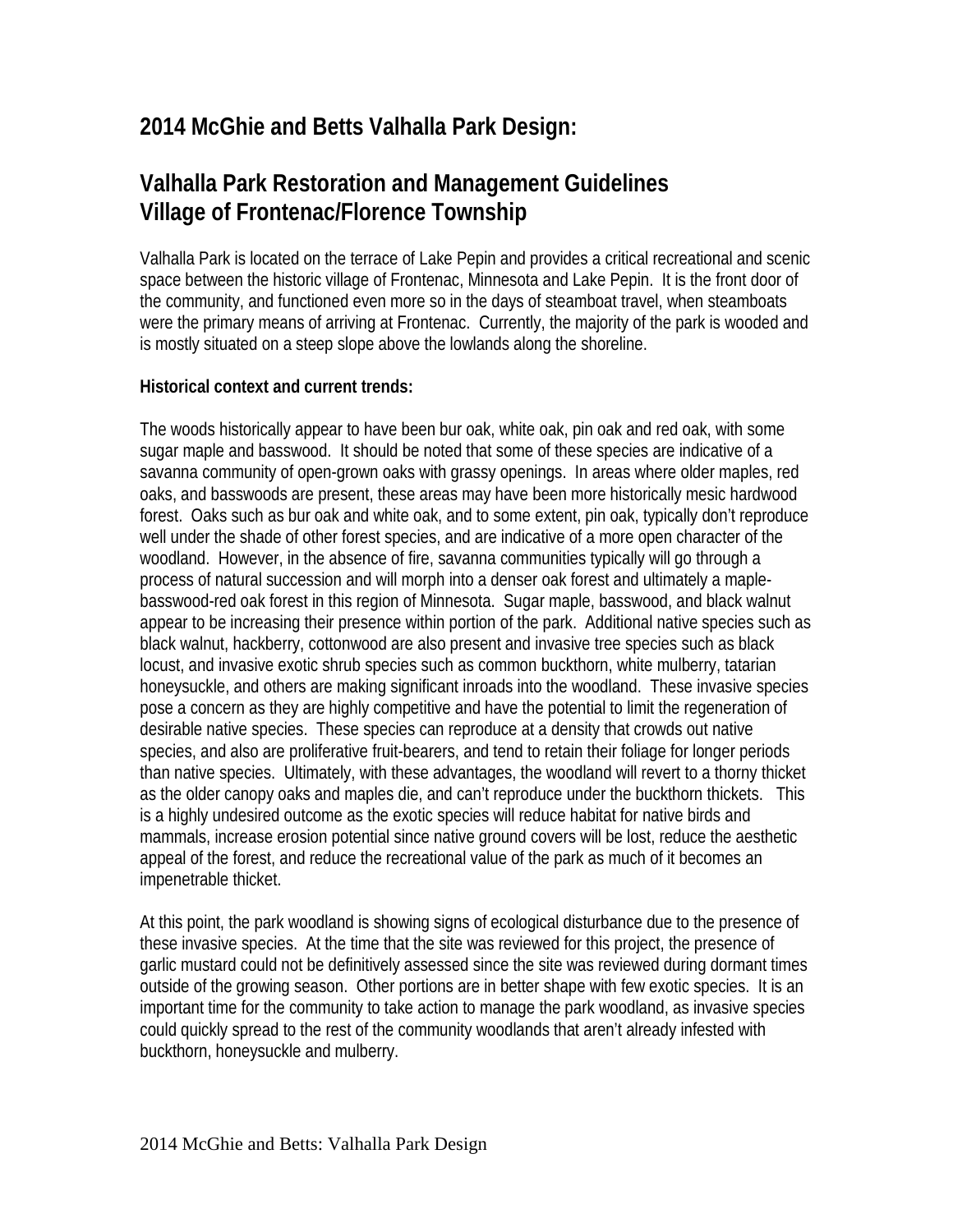In addition to these management goals, there are other goals that the community has with regard to the future of Valhalla Park. These goals are listed below and their implementation will be discussed later in this report.

#### **Primary Goals:**

- 1. Restore the native plant community(ies) within Valhalla Park
- 2. Create or maintain vistas in a manner that preserves the character of the park forest.
- 3. Provide habitat for wildlife species, particularly bird species utilizing the Mississippi Flyway.
- 4. Maintain the legacy character of the park.

### **Primary objectives**:

- 1. *Remove invasive species* such as common buckthorn, tatarian honeysuckle, black locust, white mulberry and implement a management plan to reduce impact of invasive species.
- 2. Provide *replacement planting with native, fruit-producing shrub* species such as American cranberry bush viburnum, scarlet elder, pagoda dogwood, hazelnut, to provide habitat and provide a ground cover to reduce erosional impacts that may have been impacted by invasive species, or their removal.
- 3. Create or maintain *view zones or vistas in areas in a limited manner*. These zones will create portals with overstory trees to remain that will provide an upper frame for the views were such trees exist. These zones were selected for having reduced impacts to desirable trees, they are aligned with existing streets, or are in areas already devoid of existing overstory trees.
- 4. Identify and *preserve heritage trees* (those over 24" diameter breast height).
- 5. *Preserve the extent of continuous canopy of native trees*. Removal of exotic canopy species such as black locust is allowed. However, where large densities of invasive species are removed, some supplemental planting of native species of overstory trees will be done to maintain the canopy cover.
- 6. *Create a forestry plan* for use by the community or its designated arborist for implementation.
- 7. *Establish guidelines for vegetation and tree removal* through the use of a communityapproved arborist.
- 8. In addition to view sites, provide limited opportunities for passive recreation, including *limited trails* to complete the circuit from Garrard Avenue to Lake Avenue Way.

The goal of the view zones is to manage existing view corridors and to create new view corridors with a minimum of disturbance to the forest and forest canopy. Existing views in areas that have been already clear-cut shall be maintained, however invasive species shall be managed and removed and native shrubs will be planted in locations that don't impact the view, but provided some constraints for invasive shrubs to resprout.

Strategies:

2014 McGhie and Betts: Valhalla Park Design